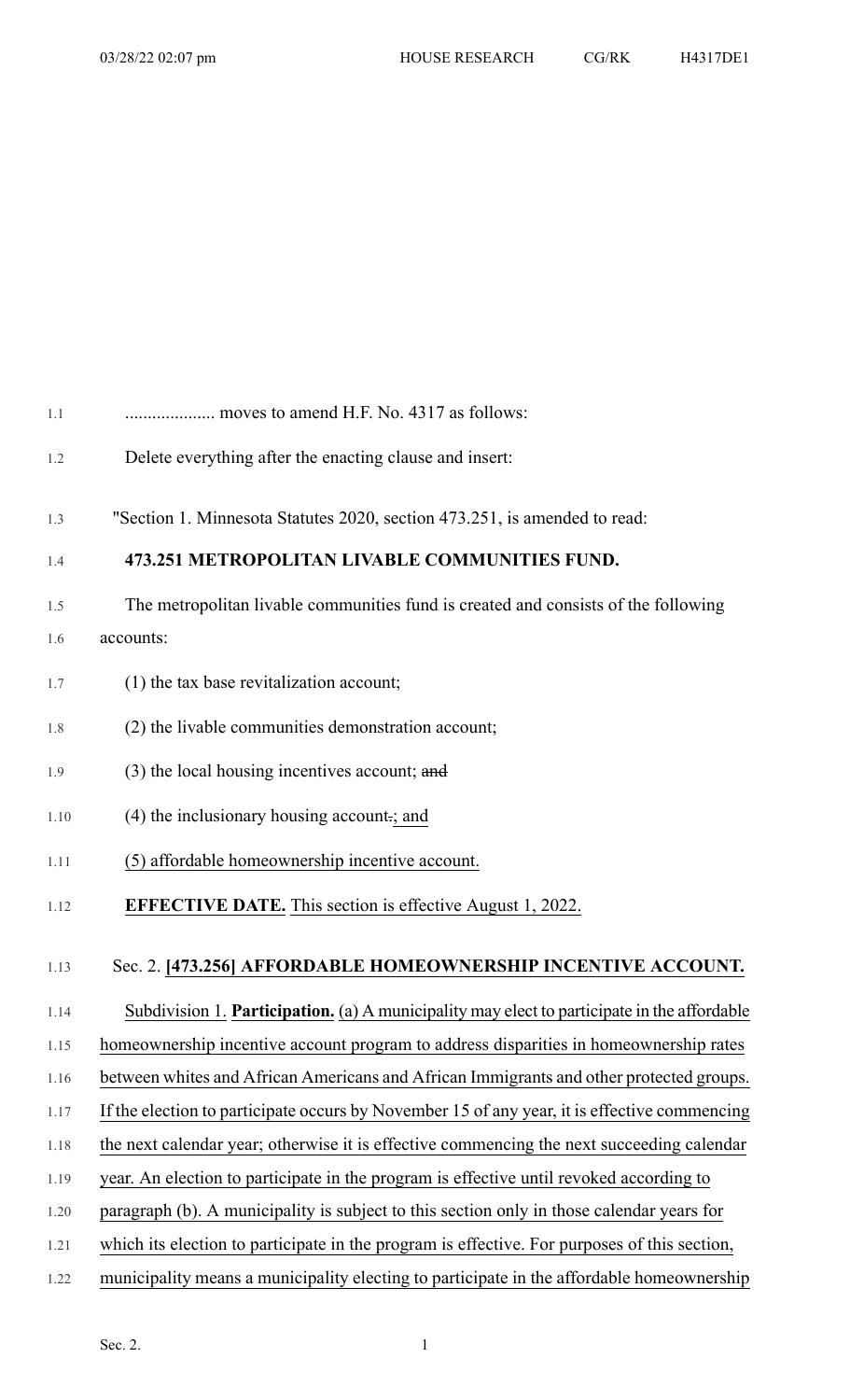| 2.1     | incentive account program to address disparities in homeownership rates between whites       |
|---------|----------------------------------------------------------------------------------------------|
| 2.2     | and African Americans and African Immigrants and other protected groups for the calendar     |
| 2.3     | year in question, unless the context indicates otherwise.                                    |
| 2.4     | (b) A municipality may revoke its election to participate in the affordable homeownership    |
| 2.5     | incentive account program to address disparities in homeownership rates between whites       |
| 2.6     | and African Americans and African Immigrants and other protected groups. If the revocation   |
| 2.7     | occurs by November 15 of any year, it is effective commencing the next calendar year;        |
| $2.8\,$ | otherwise it is effective commencing the next succeeding calendar year. After revoking its   |
| 2.9     | election to participate in the program, a municipality may again elect to participate in the |
| 2.10    | program according to paragraph (a).                                                          |
| 2.11    | (c) A municipality that elects to participate may receive grants or loans from the           |
| 2.12    | affordable homeownership incentive account to address disparities in homeownership rates     |
| 2.13    | between whites and African Americans and African Immigrants and other protected groups.      |
| 2.14    | The council, when making discretionary funding decisions, shall give consideration to a      |
| 2.15    | municipality's participation in the affordable homeownership incentive program to address    |
| 2.16    | disparities in homeownership rates between whites and African Americans and African          |
| 2.17    | Immigrants and other protected groups.                                                       |
| 2.18    | Subd. 2. Affordable homeownership priorities. The affordable homeownership                   |
| 2.19    | incentive account priorities are:                                                            |
| 2.20    | (1) increasing affordable homeownership options in areas that are predominantly              |
| 2.21    | single-family and have higher sale prices;                                                   |
| 2.22    | (2) increasing affordable homeownership opportunities focused on servicing African           |
| 2.23    | Americans and African Immigrants and other protected groups that own homes in                |
| 2.24    | disproportionately lower rates than white households;                                        |
| 2.25    | (3) leveraging municipal revenues deposited with financial institutions to influence credit  |
| 2.26    | in a useful form to increase affordable homeownership opportunities focused on serving       |
| 2.27    | African Americans and African Immigrants and other protected groups that own homes at        |
| 2.28    | disproportionately lower rates than white households;                                        |
| 2.29    | (4) leveraging municipal purchase of insurance to influence insurance access in a useful     |
| 2.30    | form to increase affordable homeownership opportunities focused on serving African           |
| 2.31    | Americans and African Immigrants and other protected groups that own homes at                |
| 2.32    | disproportionately lower rates than white households; and                                    |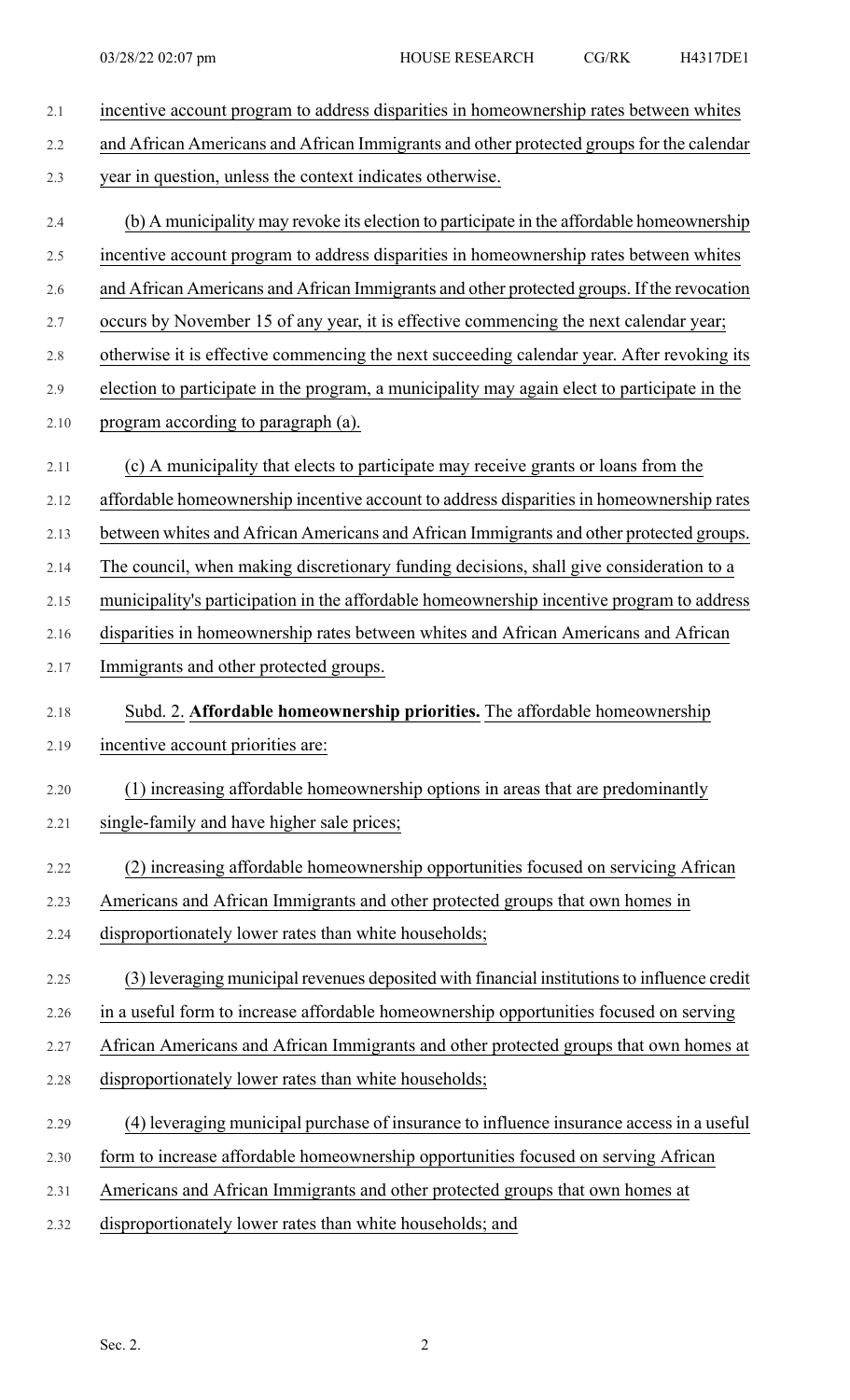| 3.1  | (5) leveraging municipality enforcement of equal opportunity and affirmative action          |
|------|----------------------------------------------------------------------------------------------|
| 3.2  | laws under chapters 363A and 473 to increase employment opportunities for protected          |
| 3.3  | groups and minority business enterprises in the development of affordable homeownership      |
| 3.4  | opportunities focused on serving African Americans and African Immigrants and other          |
| 3.5  | protected groups that own homes at disproportionately lower rates than white households.     |
| 3.6  | Subd. 3. Affordable homeownership eligibility. The council, in collaboration with            |
| 3.7  | members of protected groups, shall establish eligibility and homeownership scoring criteria. |
| 3.8  | Subd. 4. Report to legislature. On or before January 31, 2023, and every January 31          |
| 3.9  | of each year, the council shall submit a report as required under section 3.195 that details |
| 3.10 | the grants awarded under this section to the chairs and ranking minority members of the      |
| 3.11 | legislative committees having jurisdiction over capital investment and economic development. |
| 3.12 | The report must include the following information:                                           |
| 3.13 | (1) the total number of grants distributed;                                                  |
| 3.14 | (2) the grantees receiving the grants;                                                       |
| 3.15 | (3) the services supported by the grants; and                                                |
| 3.16 | (4) any other information the council deems pertinent.                                       |
| 3.17 | <b>EFFECTIVE DATE.</b> This section is effective August 1, 2022.                             |
| 3.18 | Sec. 3. APPROPRIATION; AFFORDABLE HOMEOWNERSHIP INCENTIVE                                    |
| 3.19 | <b>ACCOUNT.</b>                                                                              |
| 3.20 | \$40,000,000 in fiscal year 2023 is appropriated from the general fund to the Metropolitan   |
| 3.21 | Council to create the affordable homeownership incentive account to address disparities in   |
| 3.22 | homeownership rates between whites and African Americans and African Immigrants and          |
| 3.23 | other protected groups, and to:                                                              |
| 3.24 | (1) develop a program or policy to provide for regular review of local lending practices     |
| 3.25 | for fair housing issues;                                                                     |
| 3.26 | (2) increase funding for homeownership down-payment assistance programs targeted             |
| 3.27 | to African Americans, African Immigrants, and other protected groups;                        |
| 3.28 | (3) fund and facilitate credit counseling and credit improvement programs targeted at        |
| 3.29 | African Americans, African Immigrants, and other protected groups;                           |
| 3.30 | (4) provide opportunities for African Americans, African Immigrants, and other protected     |
| 3.31 | groups on public assistance to transition to homeownership;                                  |